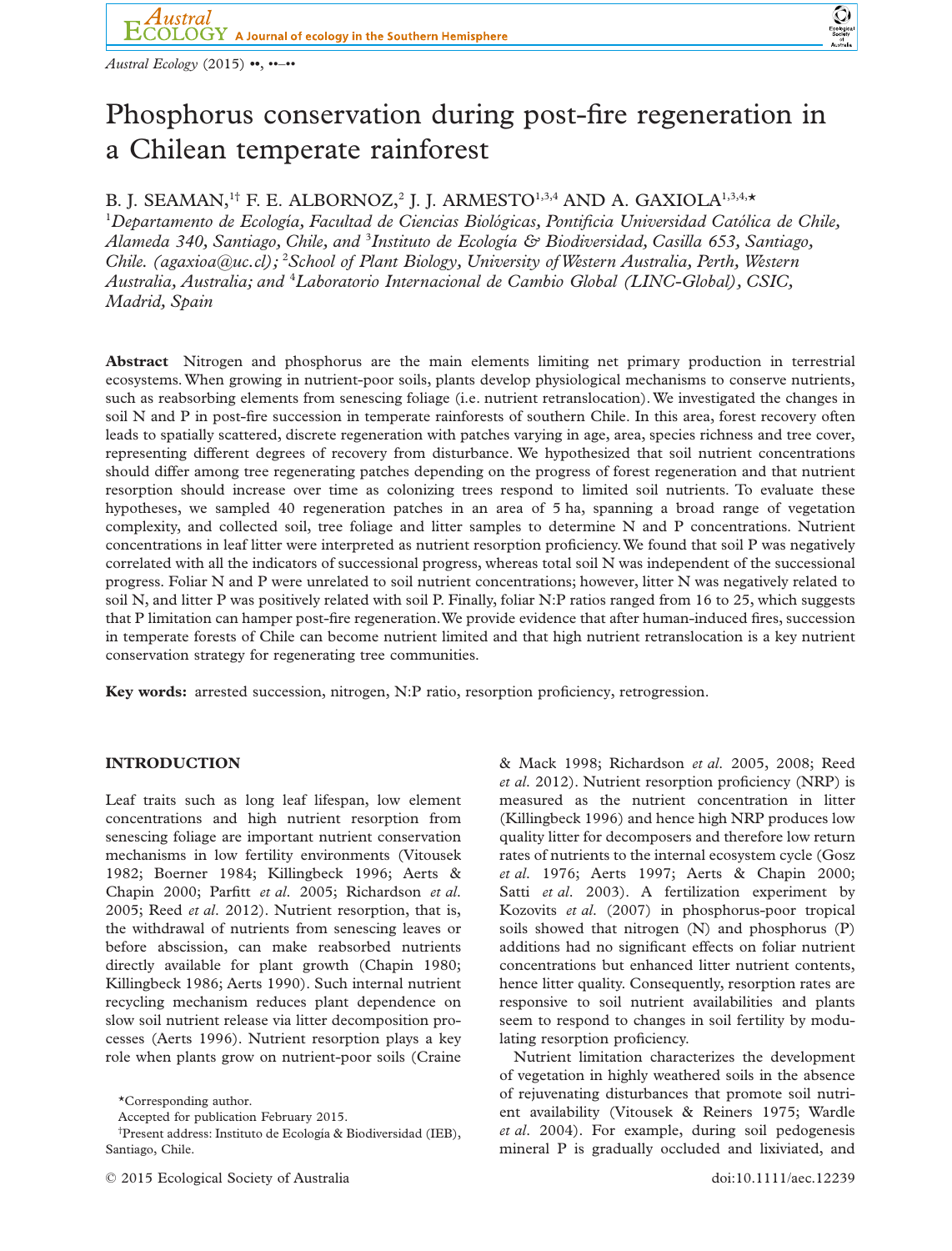such changes in soil P could lead to a decline in forest biomass and productivity (Coomes *et al*. 2005; Gaxiola *et al*. 2010). This 'retrogressive phase' (Vitousek & Farrington 1997; Wardle *et al*. 2004) can result from nutrient depletion or decreased availability, and can only be reversed through major disturbances (i.e. those that are sufficiently severe to rejuvenate soils) (Peltzer *et al*. 2010). In the absence of disturbances, for example, earthquakes or recurrent fires, P limitation will develop over time if no other sources of mineral P are available (Walker & Syers 1976; Wardle *et al*. 2004). However, not all disturbances result in resetting soil P availability; the effects of disturbance on available nutrient stocks depend greatly on ecosystem nutrient status, resilience capability, as well as on the characteristics of the disturbance (Vitousek & Reiners 1975; Boerner 1982).

Wildfires often decrease the availability of N and P in terrestrial ecosystems (Kauffman *et al*. 1995; Caldwell *et al*. 2002). N is primarily lost by volatilization at relatively low temperatures (∼200°C), in contrast to mineral P that has volatilization temperatures above 600°C (Boerner 1982; Raison *et al*. 1985). Although N is easily volatilized, N fixation can rapidly build up soil N availability to near pre-fire values within decades (Jorgensen & Wells 1971; Tiedemann *et al*. 1978; Pérez *et al*. 2004). In contrast, P compounds are lost mainly through convection of the ash when the bulk of the biomass is above-ground (Boerner 1982). Consequently, fire disturbance can significantly reduce soil N and P via different mechanisms, while at the same time, recovery processes of these two nutrients follow different pathways and these differences can have important consequences for ecosystem regeneration.

Human-set fires have historically been used to clear forestland in temperate Chile (Armesto *et al*. 2009). As naturally ignited wildfires are extremely rare events in these temperate rain forests, the recurrence of anthropogenic fire has greatly altered the dynamics of secondary forest succession (Kitzberger & Veblen 1999; Díaz & Armesto 2007; Díaz *et al*. 2007; Veblen *et al*. 2011). Arrested ecosystem succession has been reported across extensive burned areas, which results from altered hydrology after loss of the forest canopy (Díaz & Armesto 2007; Díaz *et al*. 2007; Albornoz *et al*. 2013). Furthermore, fires in this region leave behind a vegetation matrix composed of unburned remnant patches of trees, coarse woody residues and low shrubs (Aravena *et al*. 2002; Carmona *et al*. 2002). Albornoz *et al*. (2013) showed that within a post-fire matrix in southern Chile, tree establishment was scattered and patchy over 5 ha. Fifty years after human-set fire, remnant regenerating tree patches have expanded and new patches have appeared, and large patches support higher tree species richness and biomass than

small patches (Albornoz *et al*. 2013). In addition to soil hydrology, fires alter soil chemistry and nutrient availability and change landscape structure and species composition (Certini 2005; Úbeda & Outeiro 2009). However, whether tree regeneration in southern temperate forests is also hampered by reduced nutrient availability has rarely been studied.

In this study, we addressed the role of nutrient limitation as a factor controlling post-fire forest recovery in a Chilean temperate rainforest subjected to human-set fire about 50 years ago (Albornoz *et al*. 2013). Because soil N and P concentrations are reduced after fire, trees in regenerating patches are expected to show strong nutrient conservation mechanisms, particularly nutrient resorption, to cope with low nutrient availability and slow internal ecosystem recycling associated with poor quality litter. Here, we seek to document (i) the changes in soil N and P availabilities during post-fire regeneration in the soils of established tree patches, asking whether soil N and P follow different recovery trends during secondary succession and (ii) the responses of the tree community to changes in soil N and P availabilities during secondary succession. We hypothesize that high N and P resorption from senescent leaves represents an effective nutrient retention mechanism in these patches due the impoverished post-fire soil conditions.

## **MATERIALS AND METHODS**

## **Study site**

The study was conducted within a secondary successional area at Senda Darwin Biological Station (SDBS) in northern Chiloé Island, southern Chile (41°50'S; Fig. 1).The regional climate is wet temperate, with strong oceanic influence (Di Castri & Hajek 1976), with a mean annual precipitation at Senda Darwin of 2110 mm (average of the past 12 years); mean minimum and maximum monthly temperatures are 3°C in July and 17°C in January, respectively (SDBS, meteorological records 1999–2007). Soils in the study area are highly weathered andisols (i.e. ñadis) characterized by an impermeable hardpan layer at about 50–60 cm depth (Veith & Garleff 1996), which results in a shallow water table and waterlogged soils during the austral winter (June–August), especially in disturbed successional areas (Díaz & Armesto 2007; Albornoz *et al*. 2013).

Within an area of 115 ha, SDBS contains a representative sample of rural landscape that characterizes southern Chile (Carmona *et al*. 2010) providing the opportunity to investigate and understand the dynamics of temperate ecosystems within the context of land use in southern South America (Armesto *et al*. 1998). Current vegetation within SDBS contains deforested areas dominated by pastures and scrublands as well as patches of old-growth and secondary North Patagonian evergreen broad-leaved temperate forests. The canopy of these forests is dominated by *Podocarpus*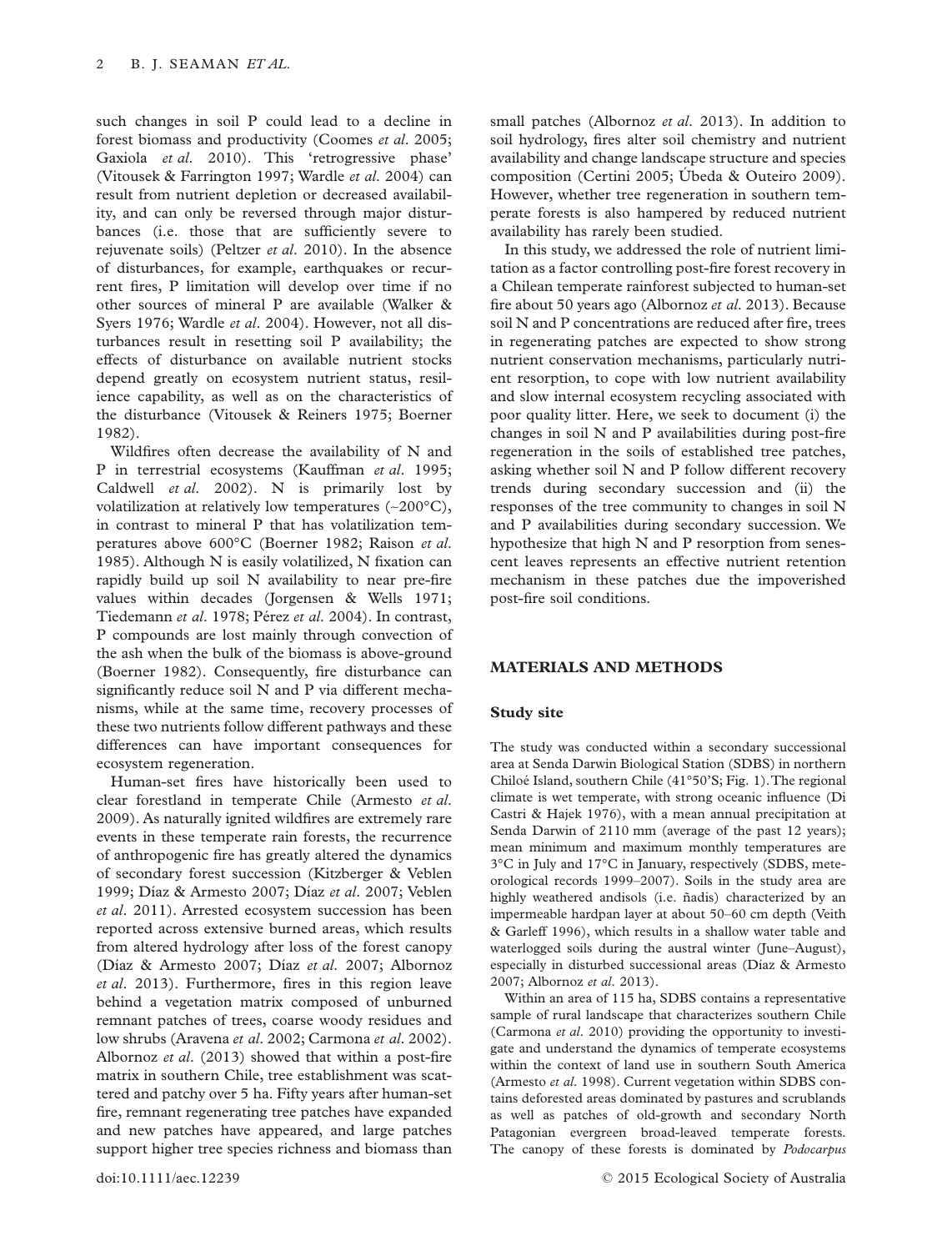

**Fig. 1.** Location of study area in Chiloé Island, southern Chile. The arrow indicates the location of Senda Darwin Biological Station.



Fig. 2. Aerial photograph of the post-fire regeneration patches. The white line circumscribes the post-fire successional area, and circles indicate four of the 40 regeneration patches studied.

*nubigena* (Podocarpaceae), *Drimys winteri* (Winteraceae) and *Nothofagus nitida* (Nothofagaceae), with an understorey of *Tepualia stipularis* and other myrtaceous tree species (Gutiérrez *et al*. 2004). The work was conducted within an area of approximately 5 ha that was burned deliberately to open land for grazing before the site was a field station, approximated 50 years ago (Holz & Veblen 2011). Because the area became waterlogged, it was never used as a pasture and forest recovery has continued without human intervention until today (Fig. 2). Forest regeneration pattern has been characterized as nucleated succession (Albornoz *et al*. 2013), where 117 regeneration patches varying in size and level of development are embedded in a matrix of low shrubs (such as *Gaultheria mucronata* and *Myrteola nummularia*, less than 1.5 m tall), prostrate ferns (*Blechnum penna-marina* and *Gleichenia* spp.), with scattered *Sphagnum* moss mounds, over seasonally waterlogged soils.

## **Regeneration patches**

We selected 40 of the 117 regeneration patches of varying size and complexity to represent the entire range of observed variation in the regeneration process defined by Albornoz *et al*. (2013). In these 40 patches, we evaluated tree species richness and abundance (i.e. number of individuals per species), and measured patch area and tree basal area of each patch. Basal area for a patch was calculated as the ratio of the sum of the Diameter at breast height (DBH) of all individuals with a DBH > 5 cm divided by patch area, representing the area of patch covered by trees.

#### **Soil and leaf nutrient analysis**

To assess possible changes in soil nutrient concentrations during post-fire secondary succession, soil samples (20 cm deep, mineral soil horizon, A) were collected within each of the 40 selected patches.Three soil subsamples were collected within each tree patch and pooled for chemical analyses. In addition, we collected at least 10 fully expanded fresh leaves of all trees present within each patch and collected litter right under the canopy of trees in the patches. Fresh leaves were collected in the middle of the growing season (i.e. December and January) and freshly fallen litter was collected in late autumn (April–May) during the peak of litter production (Pérez *et al*. 2003). Soil samples were obtained during the late autumn. Samples were taken to the lab, dried for 72 h at 60°C, and ground for chemical analyses. Total carbon (C) and N determinations of soil and plant material were made by flash combustion in a Carlo Erba NA 2500 Elemental Analyser.We used acid extraction for soil P (i.e. total P) and foliar tissue concentrations. For this, 0.25 g of sample was digested in concentrated sulphuric acid–water–peroxide solution in a Digesdahl Digestion machine and concentrations were determined colorimetrically with molybdenum blue (Steubing & Fangmeier 1992). All chemical analyses were conducted in the Biogeochemistry Laboratory at the Pontificia Universidad Católica de Chile.We considered litter nutrient concentrations as estimates of NRP (*sensu* Killingbeck 1996). Foliar N:P ratios for the tree community within each patch were also calculated to evaluate nutrient limitation or co-limitation (Koerselman & Meuleman 1996).

## **Statistical analyses**

To detect soil nutrient changes during the regeneration process, we correlated indicators of patch succession status, such as patch area, tree basal area of the patch, woody species abundance and tree species richness, with total N and P concentrations for the patch soils. For this analysis, we used the Pearson product-moment correlation coefficients. Similarly, we used Pearson's correlations to test the relationship between soil nutrient availability and leaf nutrient contents of trees at the patch level, measured by foliar and litter nutrient concentrations. Nutrients in litter were considered indicators of NRP. Finally, to diagnose nutrient limitation changes during the regeneration process, we ran linear regressions of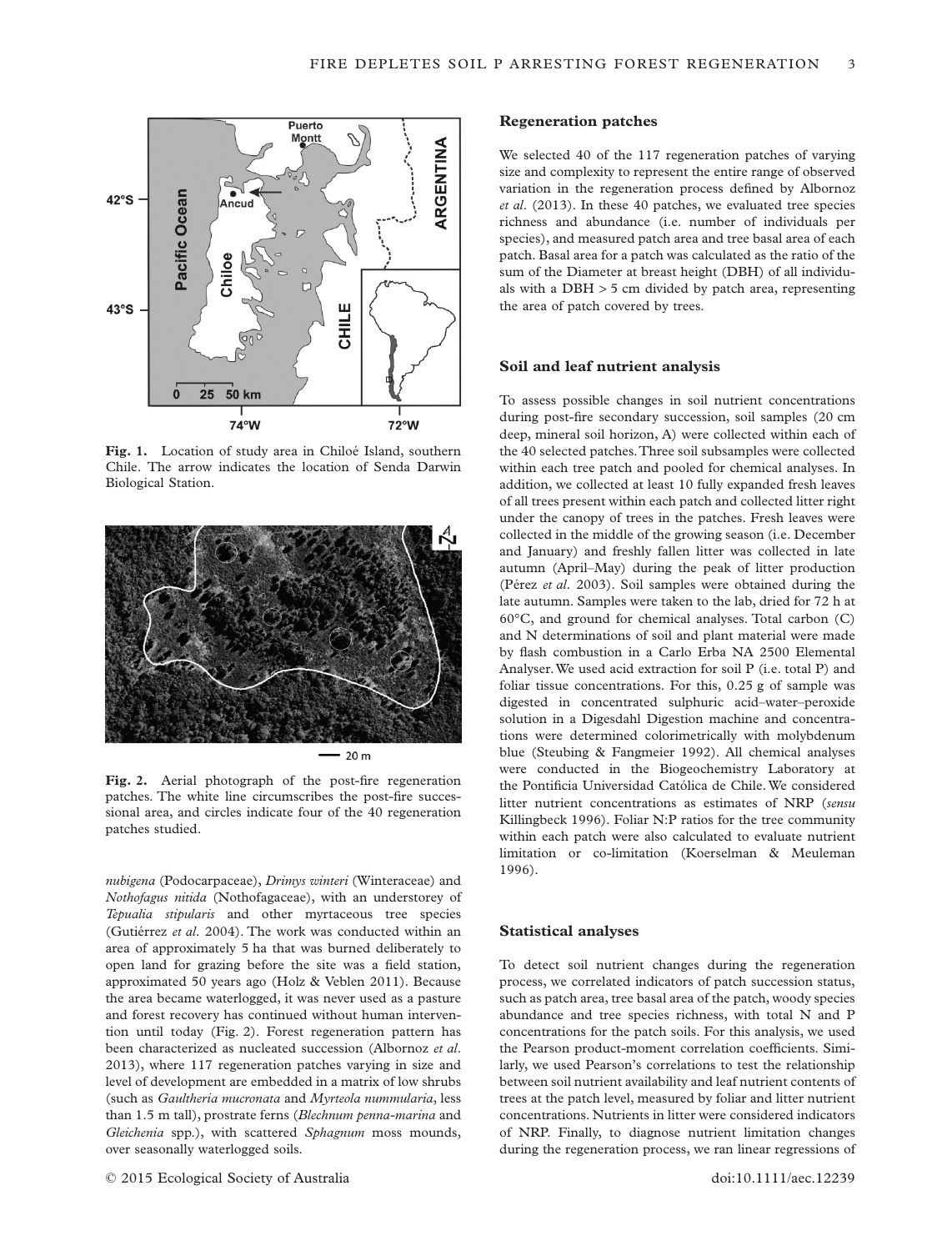foliar N:P *versus* soil N and soil P respectively. All analyses were conducted in R v. 2.7.1 (R Development Core Team, 2011).

## **RESULTS**

## **Soil nutrients** *versus* **patch succession**

Across the 40 tree regeneration patches sampled over the entire successional area, total soil P ranged from 367 to 591 mg kg<sup>-1</sup> with a mean of  $467.8 \pm 9$ . 3 mg kg<sup>−</sup><sup>1</sup> (±1 Standard Error of the Mean; SEM), and total soil N ranged from 451.8 to 2052 mg kg<sup>-1</sup> with a mean of  $1433 \pm 51.6$  mg kg<sup>-1</sup>. Post-fire soil P concentrations were negatively correlated with patch regeneration status indicators (Table 1), that is, soil P tends to decline with patch recovery progress. In contrast, post-fire soil N concentrations did not change significantly during the regeneration process and were unrelated to any of the indicators of patch regeneration status (Table 1).

## **Foliar nutrient concentrations**

Foliar P concentrations of trees per patch ranged from 0.04% to 0.87%, with a mean of 0.05  $\pm$  0.001% of leaf dry mass, and foliar values were unrelated to soil P concentrations  $(R^2 = 0.09, F_{1,36} = 3.53, d.f. = 36,$ *P* > 0.06). Similarly, foliar N of trees per patch varied from 0.81% to 1.85 %, with a mean value of  $1.06 \pm 0$ . 03%, and foliar N contents were unrelated to soil N in the patches  $(R^2 = 0.01, F_{1,36} = 0.42, d.f. = 36, P = 0.$ 52). Foliar N:P ratios varied among successional patches from 16.6 to 25.9, indicating that tree communities in all post-fire regenerating patches could be P limited. Foliar N:P of trees in patches was negatively related to total soil P in the patch  $(R^2 = 0.28,$  $F_{1,36} = 15.75$ , d.f. = 36,  $P < 0.001$ ; Fig. 3a), but it was unrelated to total soil N ( $R^2 = -0.02$ ,  $F_{1,36} = 0.27$ , d.f. = 36,  $P = 0.6$ ; Fig. 3b).

## **NRP**

In our successional area, NRP was greater for P than for N. Litter P at the patch level varied from 0.01% to 0.038%, with a mean of  $0.02 \pm 0.001$ %, and litter P content was positively correlated with total soil P in the patch ( $\mathbb{R}^2 = 0.23$ ,  $F_{1,36} = 12.0$ ,  $P < 0.01$ ; Fig. 4a). Litter N concentrations per patch varied from 0.44% to 1.03%, with a mean of  $0.72 \pm 0.02$ %, and litter N contents were negatively correlated with soil N content per patch  $(R^2 = 0.15, F_{1,36} = 7.5, P < 0.01$ ; Fig. 4b). These extremely low litter P values strongly suggest that trees in these regeneration patches have very high resorption proficiencies (<0.04% litter P in evergreen tree species) regardless of total soil P values (Fig. 4a). Some litter *P* values recorded in this study represent the lowest concentrations at which a plant can reduce nutrient contents in senesced leaves (0.01% litter P, or ultimate potential resorption, *sensu* Killingbeck 1996). Such values were recorded in 15% of the regenerating tree patches where total soil P was <526 mg kg<sup>-1</sup>. Complete proficient N resorption (<0.7% litter N, *sensu* Killingbeck 1996) was also recorded in 45% of the regenerating patches in our successional area for the whole range of total soil N concentrations. Ultimate potential resorption of N was not observed in any of the patches (Fig. 4b).

## **DISCUSSION**

Our study shows that in a relatively short period of about 50 years, following anthropogenic forest burning in this area of southern South America, tree growth within regeneration patches may become P limited. The negative relationship between soil P and the area of regenerating patches (Table 1), as well as between soil P and tree species richness (Table 1), suggest that plant uptake is depleting the soil pools of mineral P over successional time. This is further confirmed by the trends in P resorption proficiency, which reached 'complete resorption' in all

**Table 1.** Relationships between soil nutrients and post-fire regeneration in tree patches in a secondary succession in Chilean temperate rain forests

| Successional status indicators  | Soil P  |        | Soil N  |      |
|---------------------------------|---------|--------|---------|------|
|                                 |         |        |         |      |
| Patch area $(m2)$               | $-0.33$ | $2.2*$ | $-0.12$ | 0.76 |
| Patch basal area $(m^2ha^{-1})$ | $-0.33$ | $2.1*$ | 0.04    | 0.24 |
| Woody species richness          | $-0.48$ | $3.4*$ | $-0.18$ | 0.83 |
| Woody species abundance         | $-0.47$ | $3.3*$ | $-0.13$ | 1.18 |

Significant values  $*P < 0.05$ . *r*: coefficient value of Pearson's product moment correlation. *t*: value of the test statistic. Values in the table are for Pearson correlations between total soil concentrations of nitrogen (N; mg kg<sup>-1</sup>) and phosphorus (P; mg kg<sup>-1</sup>) and patch regeneration status indicators  $(n = 40 \text{ patches})$ .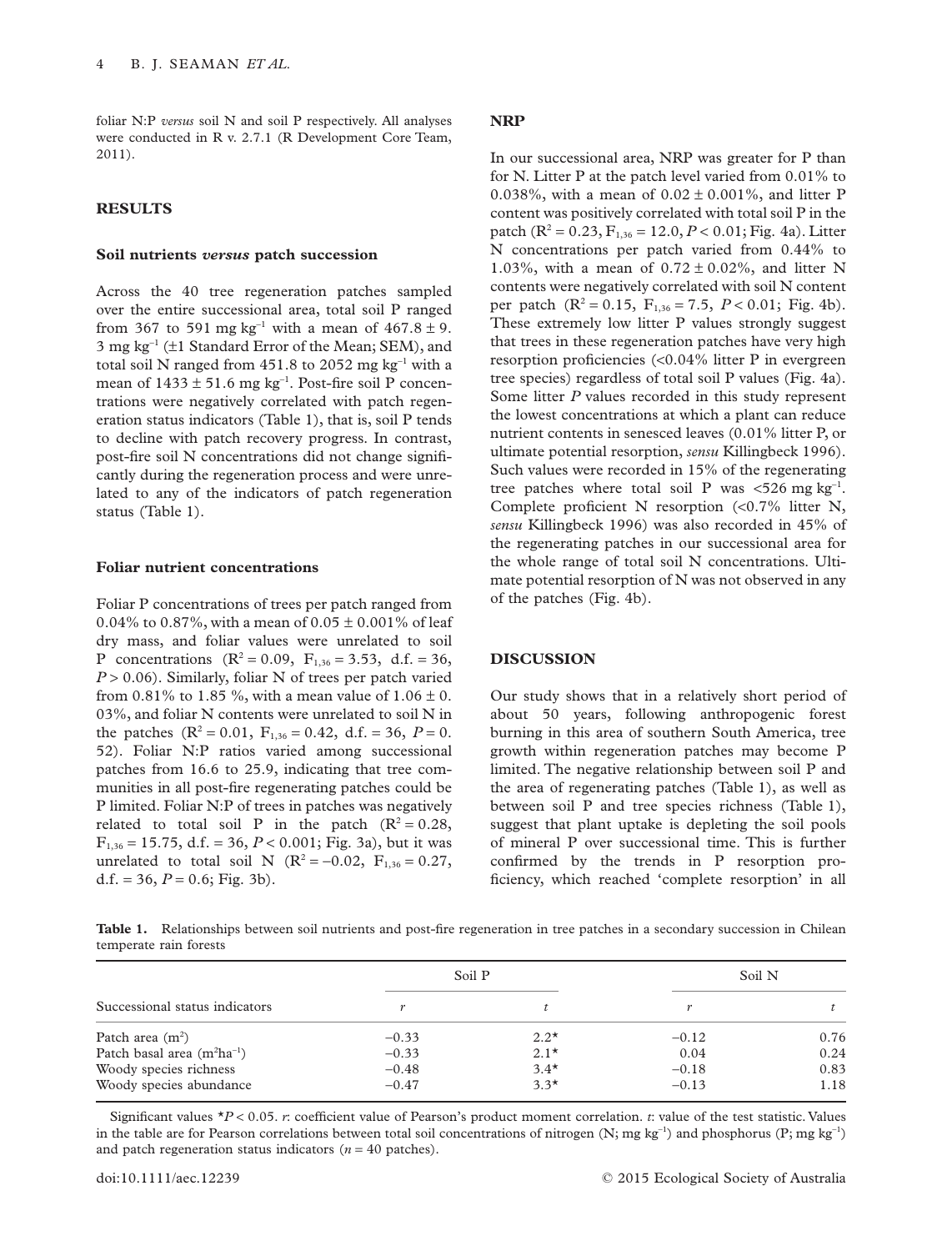

**Fig. 3.** Foliar N:P ratio for the tree community within each patch in relation to (a) total soil P and (b) total soil N concentrations of each patch. Foliar N:P ratios were significantly decreased with total soil P. Solid line indicates significant relationship, and the dashed line indicates non-significant relationship. Foliar N:P ratios > 16 indicate potential P limitation for plant growth according to Koerselman and Meuleman (1996) and Güsewell (2004).



**Fig. 4.** Foliar and litter nutrient concentrations and their relationship with total soil nutrient concentrations among 40 post-fire regenerating tree patches that differ in size and age. (a) Litter P significantly increased with total soil P, but no relation was found between foliar P and soil P among patches. All litter P concentrations represent very high P resorption (less than 0.04% of litter dry mass); (b) Significant decreases in litter N with soil N, but no significant relation between foliar N and soil N among patches. Solid lines indicate significant relationships and dashed lines indicate non-significant relationships ( $P > 0.05$ ). See text for more statistical details.

regenerating tree patches in the burned area. Taken together, these two observations indicate that postfire soil P can become rapidly sequestered in plant biomass during the early phases of forest recovery. In contrast, our results for soil N over the successional area indicate that plenty of N is available for plant use in all regeneration patches, as we found no indication of changes in soil N concentrations with any variable associated with patch regeneration status. Further, we found foliar N:P ratios above 16 for trees in the patches (Fig. 3), which are indicative of P-limited plant growth (Koerselman & Meuleman 1996). Based on these relatively high foliar nutrient ratios, we could assume that trees growing in these regenerating tree patches are becoming limited by P and less likely by N (Fig. 3).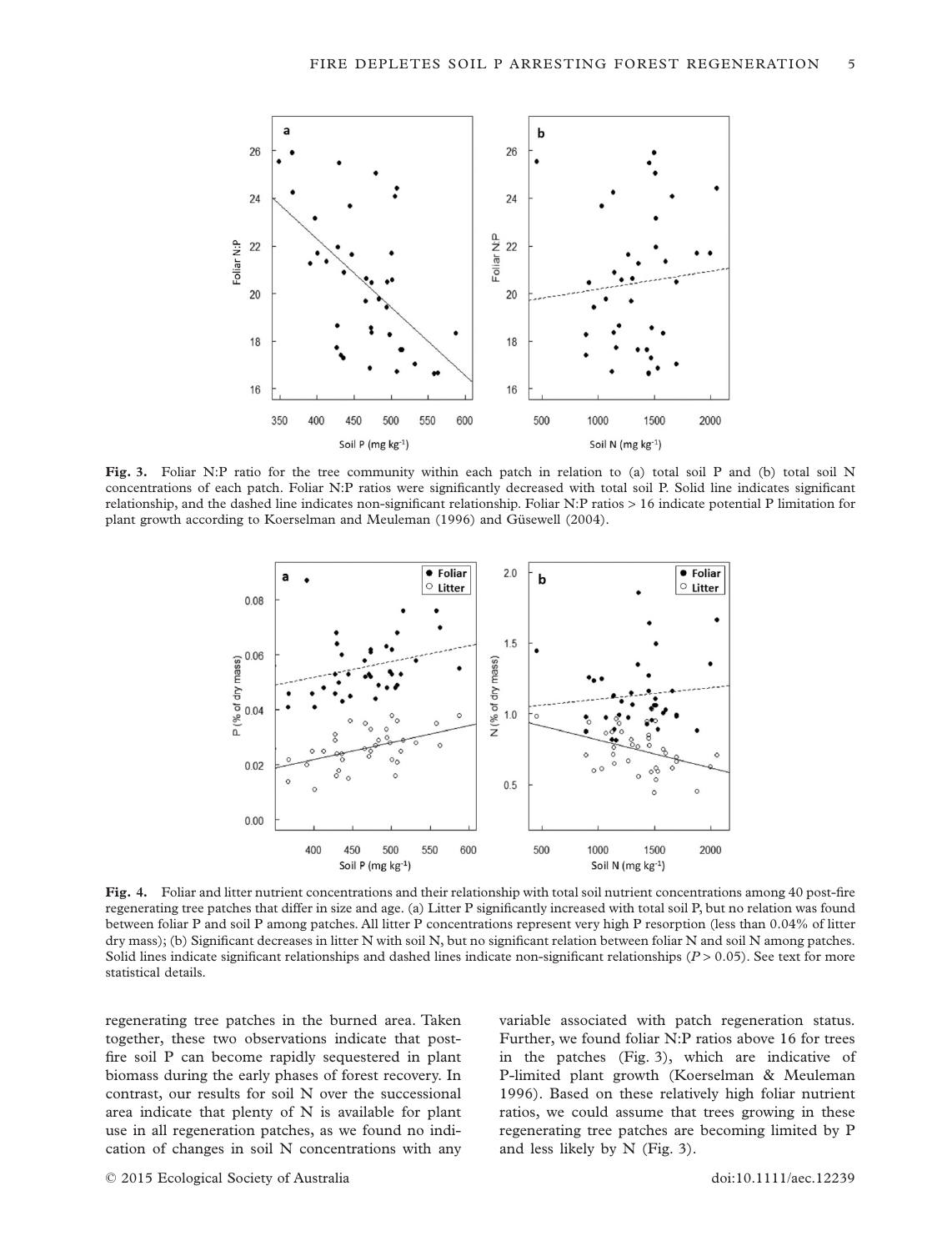Total soil P concentrations in the regeneration patches studied (i.e. 367–591 mg kg<sup>−</sup><sup>1</sup> ) are similar to the lowest values recorded for temperate forests in southern Chile. Previous studies in Chiloé forests measured total soil P contents that ranged between 400 and 1000 mg kg<sup>−</sup><sup>1</sup> (Ruthsatz & Villagrán 1991) and between 357 and 413 mg kg<sup>−</sup><sup>1</sup> (Thomas *et al*. 1999) both estimates for old-growth, temperate forests of Cordillera de Pichué, coastal range of Chiloé Island. Likewise, soil P values for several old-growth rainforests in the vicinity of the burnt area ranged between 300 and 500 mg kg<sup>−</sup><sup>1</sup> (Gaxiola *et al.* 2014 unpubl. data), values that are very close to those measured in our early secondary successional patches (Table 1). We infer from these data that plant growth and tree establishment following the forest fire have reduced soil P during regeneration to levels that are similar to old-growth undisturbed stands in the region. This is further supported by the strong negative correlation between total soil P and tree species richness and abundance in the developing patches (Table 1) that suggest further declines in soil P through subsequent secondary succession. Consequently, as regenerating patches expand and trees grow over time, soil P in this successional area becomes immobilized in above-ground plant biomass. Since we know of no other source to replenish P in the soil pool in this post-fire regenerating area, it is most likely that P depletion in successional soils could hamper further tree growth and establishment and become a factor that slows down or even arrests successional progress.

Tree growth in Chilean old-growth temperate forests is generally considered to be N limited (Thomas *et al*. 1999; Vann *et al*. 2002); however, in contrast to our present knowledge of changes in N availability during secondary succession (e.g. Pérez *et al*. 2004), P limitations for tree growth in young successional forests, have not previously been examined. Vann *et al*. (2002) calculated both annual P and N requirements for growth of adult trees in old-growth, evergreen rainforests and found that P pools in soil exceed by several fold the annual requirement based on current annual biomass increments. However, these authors also showed that more than 60% of the total P pool in these old-growth forests was stored in the above-ground biomass, in contrast to only 15% of the total N pool. This means that after a fire, or complete tree removal, around 60% of all the P is removed from the system. According to Vann *et al*. (2002), on these grounds, it seems likely that nutrient requirements of old established trees in undisturbed forests are satisfied by current nutrient availability and internal nutrient cycling. However, we must take into account that adult trees allocate most nutrients to maintenance and reproduction rather than growth, whereas nutrient requirements of young, actively

growing trees may be much higher in early successional sites.

Although we measured total soil P and not plant available P, it is known that a large fraction of P in soil P Chilean temperate forest is found in forms that cannot be readily used by plants, predominantly bound to cations or as organic P, because of the volcanic origin of most soils (Thomas *et al*. 1999; Borie & Rubio 2003). Accordingly, Pinochet *et al*. (2001) measured soil P fractions in volcanic soils from southern Chile and described that soil P varied between 354 and 1414 mg kg<sup>−</sup><sup>1</sup> , 53% to 82% of which was bound in organic compounds. Similarly, Borie and Rubio (2003) reported that forest soils from southern Chile could contain more than 50% of total P in organic forms. Indeed, soil organic P can occur in a broad spectrum of compounds that vary in their degree of availability to plants. Some plants can use organic P via the synthesis of phosphatase enzymes, or assimilation can be assisted by the presence of mycorrhizal fungi (Attiwill & Adams 1993). Our current measures of soil P could overestimate the degree of P limitation for tree growth during post-fire succession. Therefore, further studies of soil P fractions, as well as tree species capacity to produce phosphatases, organic acids, or develop associations with mycorrhizal fungi that enhance uptake of organic P are required to improve our understanding of P limitation and dynamics during succession in these temperate ecosystems. Similarly, fertilization experiments can provide more conclusive results on the role of nutrient limitation in these temperate forests.

We present an important example of how anthropogenic fire disturbances could produce longterm consequences for biogeochemical cycles in successional forests, because a forest fire consumes more than 60% of the P pool, most of which is present in the tree trunk, branches and leaves (Vann *et al*. 2002). Nonetheless, the fairly constant soil N concentrations found in regenerating patches suggest a rapid recovery of N pools (Pérez *et al*. 2004), presumably due to the profuse activity of N fixers, such as heterotrophic bacteria, free-living in litter and soils, associated with liverworts, or in symbiotic lichens. N availability can be built up to near pre-fire values within decades of secondary succession in Chilean temperate rainforests (Aravena *et al*. 2002; Pérez *et al*. 2004). In the present study, foliar N:P ratios were sensitive indicators of changes in soil P concentrations in post-fire regenerating patches (Fig. 3). According to the literature, N:P values tend to be primarily driven by changes in soil P rather than soil N (Koerselman & Meuleman 1996; Güsewell 2004). Thus, high foliar N:P ratios can be strong evidence of declining P availability over successional time, while soil N continues to be available for plant growth. Similarly, our current foliar N:P values are similar to data previously reported for different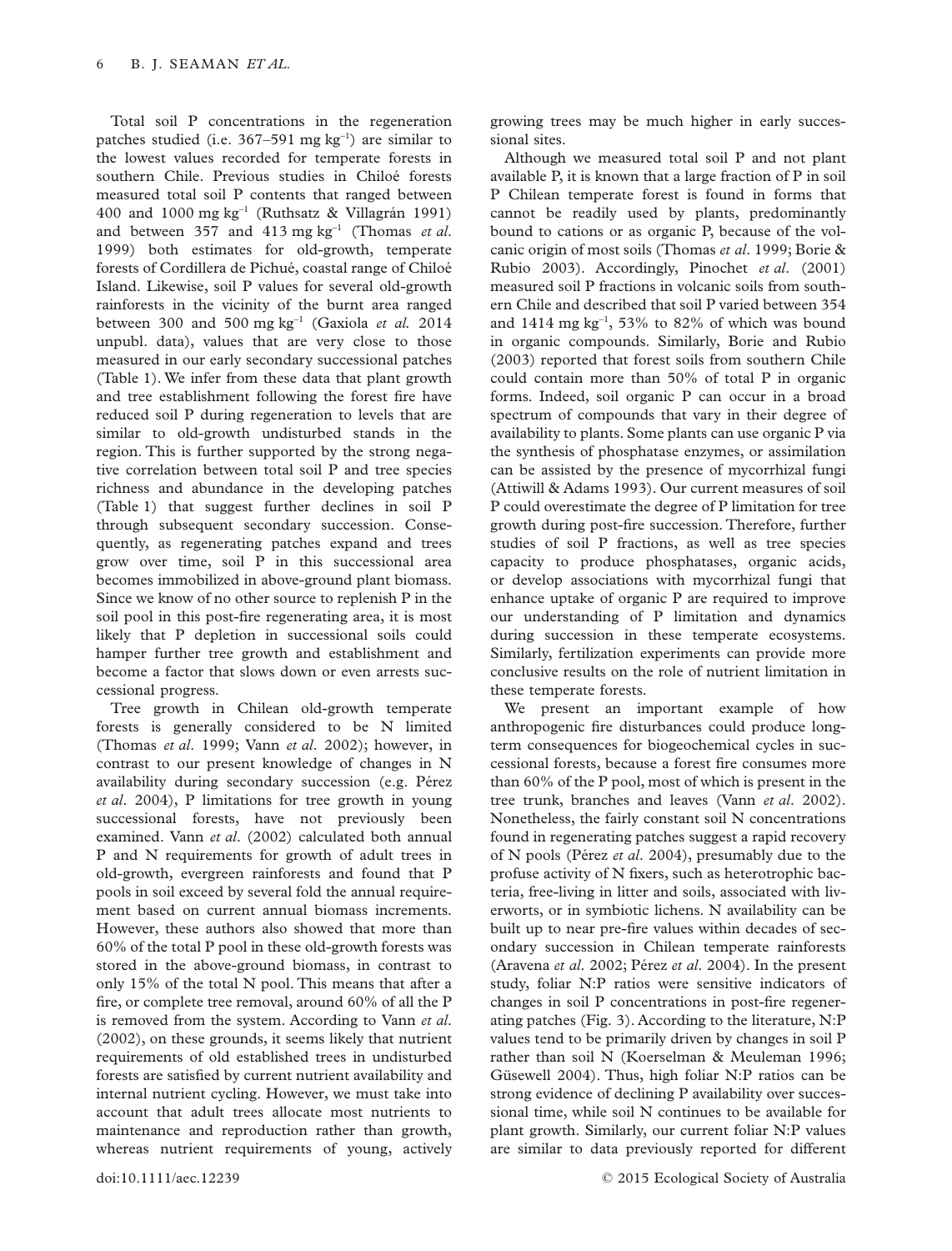tree species from surrounding old-growth forests (see Table S1).

On the other hand, tree communities in regenerating patches efficiently reduce litter P and N concentrations, keeping community foliar N:P at values lower than 26 (Fig. 3) despite the low soil P availability observed among patches. Richardson *et al*. (2008) also showed that high NRP along soils with low P availability promoted low foliar N:P at the community level (i.e. foliar N:P ranged from 10 to 22). Furthermore, NRP was 0.04% on soils with soil P of ∼600 mg kg<sup>−</sup><sup>1</sup> (Richardson *et al*. 2005) and we report here NRP of 0.04% at soil P of 580 mg kg<sup>-1</sup> which is the highest total P value reported in the regeneration patches. Hence species from temperate forests from New Zealand and Chile growing at low soil nutrient availability seem to share similar nutrient conservation strategies independently of the origin of nutrient limitation. In terms of nitrogen, species in New Zealand, growing at soil N values of 2000, had NRP of 1% (Richardson *et al*. 2005), whereas in Chile for the same soil N value, community level NRP was 0.7%. In contrast to expectation, we found that nitrogen NRP tended to increase with increasing soil N (Fig. 3b); however, we notice in Fig. 3a by Richardson *et al*. (2004) that community level litter N decreased with increasing soil N (i.e. from 1.2% to 0.6% at soil values ranging between 2000 and 4000 mg kg<sup>−</sup><sup>1</sup> ). Therefore not only our range of soil N (i.e. 500–2000 mg kg<sup>−</sup><sup>1</sup> ) after 50 years of forest succession seems to mirror soil N values of the early stages of ecosystem development of the Franz Josef chronosequence in New Zealand, but also the pattern of nitrogen resorption proficiency. An explanation for these counterintuitive patterns could be associated with species N uptake strategies. As suggested by Aerts and Chapin (2000), at very low N levels plants N uptake strategies are related to nitrate or ammonium absorption via the roots; therefore, it is likely that at intermediate soil N availabilities, plant uptake strategies switch towards internal N cycling. This, however, requires further investigation.

We provide evidence that NRP can be an effective mechanism to promote P use efficiency at the tree community level during post-fire succession. Litter concentrations previously reported for other evergreen Chilean temperate forests (Lusk *et al*. 2003) ranged from 0.04% to 0.12%, while in this post-fire successional area, values are remarkably smaller (i.e. 0.01 to 0.04; Fig. 4a). These low values seem to be expected for juvenile growing trees in successional patches, rather than for adult trees in pristine forests. During post-fire succession, greater nutrient retranslocation may be required to maintain tree growth rates. Additional work will be necessary to fully understand how tree species adjust to variable soil nutrient conditions during their life cycle.

are stored primarily in above-ground biomass (i.e. oligotrophic ecosystems, *sensu* Boerner 1982), removal or loss of above-ground biomass (due to fire or logging) represents a major pathway of nutrient loss with consequences for subsequent succession. Thin, organic-rich soils such as those found in Chilean temperate forests in the coastal range (Vann *et al*. 2002) can support large amounts of living biomass, based on efficient nutrient uptake and retention (e.g. Pérez *et al*. 1998), but the resilience of forests is limited to fairly small-scale disturbances such as single or multiple tree falls, with infrequent large disturbances (Veblen *et al*. 1981; Armesto & Fuentes 1988; Gutiérrez *et al*. 2004). Furthermore, we provide evidence that element retranslocation is a key nutrient conservation strategy for regenerating tree communities after fire. High retranslocation may consequently reduce P returns to the soil via litter, further enhancing soil nutrient limitation for establishing tree seedlings. We predict that, once abiotic barriers for tree seedling establishment such as seasonal waterlogging (Albornoz *et al*. 2013) are overcome, these seedlings have to further endure nutrient limitation in secondary successional patches scattered over a matrix of shrubs, sedges and ferns. Further studies of tree seedling survival and juvenile growth rates in soil chronosequences could improve current models of secondary succession and restoration strategies following anthropogenic disturbances in southern temperate forests. The warming and drying of the climate expected for this region of southern South America in the coming decades is likely to increase the risk of large anthropogenic fires (Veblen *et al*. 2011), which may cause massive losses of nutrients stored in above-ground biomass and therefore enhance P limitation, preventing the progress of succession over large areas of the landscape.

We show here that in ecosystems where nutrients

## **ACKNOWLEDGEMENTS**

We acknowledge financial support from Iniciativa Cientifica Milenio (IEB:ICM: P05-002) and grant PFB- 23 from CONICYT to the Instituto de Ecologia y Biodiversidad (IEB). BJS is grateful to the IEB for a summer scholarship for undergraduate students. We appreciate the comments to the manuscript made by two anonymous referees. This is a contribution to the Research Program of the Chilean LTSER (Long Term Socio-Ecological Research) Network of IEB and Senda Darwin Biological Station, Chiloé Island, Chile. Chemical analyses were conducted at the Biogeochemistry lab, Pontificia Universidad Católica de Chile.We appreciate the field assistance of Camila Cifuentes.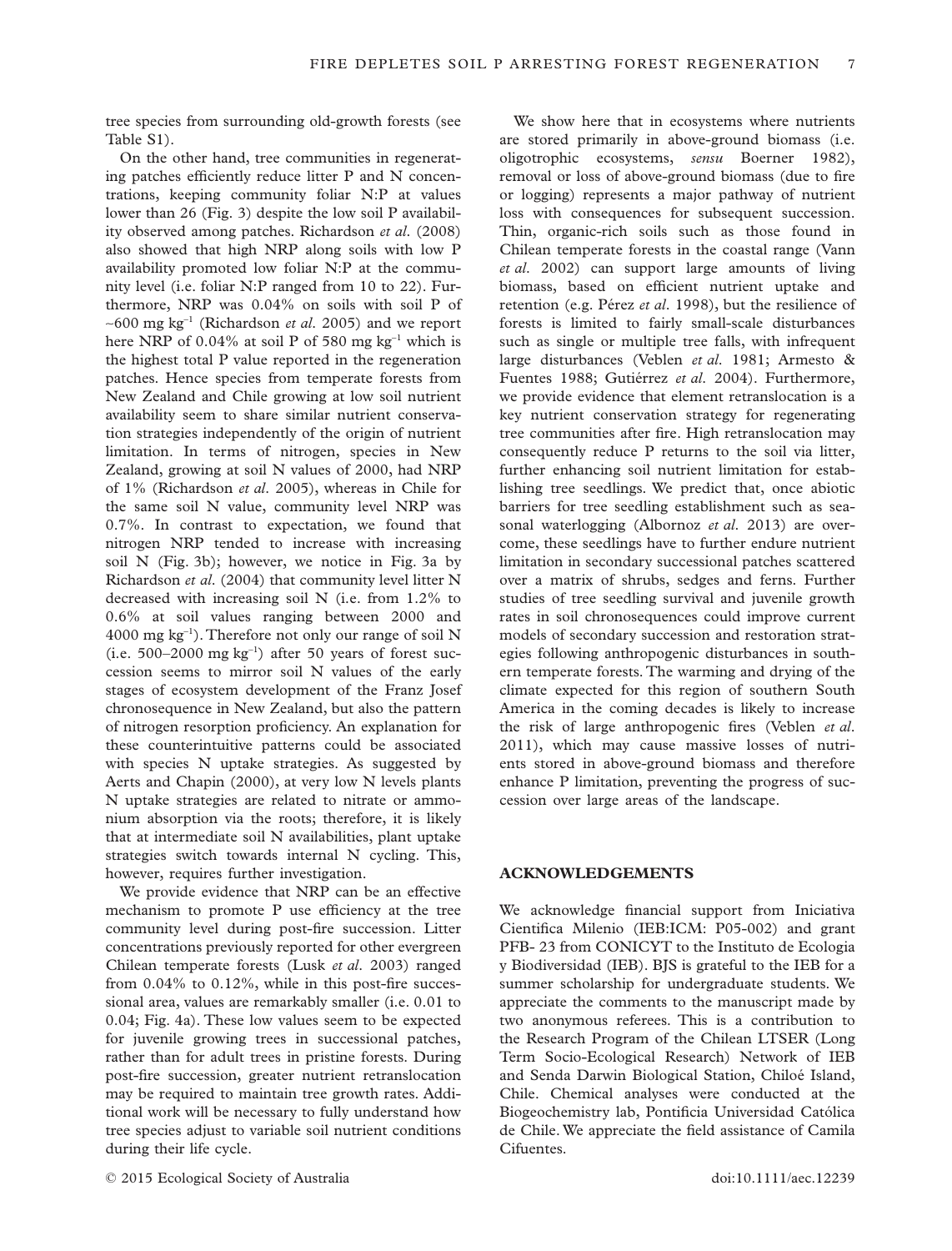#### **REFERENCES**

- Aerts R. (1990) Nutrient use efficiency in evergreen and deciduous species from heathlands. *Oecologia* **84,** 391–7.
- Aerts R. (1996) Nutrient resorption from senescing leaves of perennials: are there general patterns? *J. Ecol.* **84,** 597– 608.
- Aerts R. (1997) Climate, leaf litter chemistry and leaf litter decomposition in terrestrial ecosystems: a triangular relationship. *Oikos* **79,** 439–49.
- Aerts R. & Chapin F. S. III (2000) The mineral nutrition of wild plants revisited. *Adv. Ecol. Rs* **30,** 1–67.
- Albornoz F. E., Gaxiola A., Seaman B. J. *et al*. (2013) Nucleation-driven regeneration promotes post-fire recovery in a Chilean temperate forest. *Plant Ecol.* **214,** 765– 76.
- Aravena J. C., Carmona M. R., Pérez C. A. & Armesto J. J. (2002) Changes in tree species richness, stand structure and soil properties in a successional chronosequence in northern Chiloé Island, Chile. *Revista Chilena de Historia Nat.* **75,** 339–60.
- Armesto J. J., Bustamante-Sanchez M. E., Diaz M. F. *et al*. (2009) Fire disturbance regimes, ecosystem recovery and restoration strategies in Mediterranean and temperate regions of Chile. In: *Fire Effects on Soils and Restoration Strategies* (ed. A. cerda & P.R. Robuchaud) pp. 537–67. Science Publishers, Enfield, New Hampshire.
- Armesto J. J. & Fuentes E. R. (1988) Tree species regeneration in a mid-elevation, temperate rain forest in Isla de Chiloé, Chile. *Vegetatio* **74,** 151–9.
- Armesto J. J., Rozzi R., Smith-Ramírez C. & Arroyo M. T. K. (1998) Conservation targets in south American temperate forests. *Science* **282,** 1271–2.
- Attiwill P. M. & Adams M. A. (1993) Nutrient cycling in forests. *New Phytol.* **124,** 561–82.
- Boerner R. E. (1982) Fire and nutrient cycling in temperate ecosystems. *Bioscience* **32,** 187–92.
- Boerner R. E. J. (1984) Foliar nutrient dynamics and nutrient use efficiency of four deciduous tree species in relation to site fertility. *J. Appl. Ecol.* **21,** 1029–40.
- Borie F. & Rubio R. (2003) Total and organic phosphorus in Chilean volcanic soils. *Gayana Bot.* **60,** 69–78.
- Caldwell T. G., Johnson D. W., Miller W. W. & Qualls R. G. (2002) Forest floor carbon and nitrogen losses due to prescription fire. *Soil Sci. Soc. Am. J.* **66,** 262–7.
- Carmona M. R., Aravena J. C., Bustamante-Sánchez M. A. *et al*. (2010) Estación Biológica Senda Darwin: Investigación ecológica de largo plazo en la interfase ciencia-sociedad. *Revista Chilena de Historia Nat.* **83,** 113–42.
- Carmona M. R., Armesto J. J., Aravena J. C. & Pérez C. A. (2002) Coarse woody debris biomass in successional and primary temperate forests in Chiloé Island, Chile. *For. Ecol. Manag.* **164,** 265–75.
- Certini G. (2005) Effects of fire on properties of forest soils: a review. *Oecologia* **143,** 1–10.
- Chapin F. S. (1980) The mineral nutrition of wild plants. *Annu. Rev. Ecol. Syst.* **11,** 233–60.
- Craine J. M. & Mack M. C. (1998) Nutrients in senesced leaves: comment. *Ecology* **79,** 1818–20.
- Coomes D. A., Allen, R. B., Bentley, W. A., *et al*. (2005) The hare, the tortoise and the crocodile: the ecology of angiosperm dominance, conifer persistence and fern filtering. *J. Ecol* **93,** 918–35.
- Díaz M. F. & Armesto J. J. (2007) Limitantes físicos y bióticos de la regeneración arbórea en matorrales sucesionales de la Isla

Grande de Chiloé, Chile. *Revista Chilena de Historia Nat.* **80,** 13–26.

- Díaz M. F., Bigelow S. & Armesto J. J. (2007) Alteration of the hydrologic cycle due to forest clearing and its consequences for rainforest succession. *For. Ecol. Manag.* **244,** 32–40.
- Di Castri F. & Hajek E. R. (1976) *Bioclimatología de Chile*. Vicerrectoría Académica de la Universidad Católica de Chile, Santiago, Chile, p. 127.
- Gaxiola A., Cifuentes C., Armesto J. J., Hinojosa L. F. & Pérez M. F. (2014) Foliar trait variation along a rainfall and soil nutrient gradient in Chile: contrasts between mediterranean and temperate forests. Unpublished.
- Gaxiola A., McNeill S. M. & Coomes D. A. (2010) What drives retrogressive succession? Plant strategies to tolerate infertile and poorly drained soils. *Funct. Ecol.* **24,** 714–22.
- Gosz J. R., Likens G. E. & Bormann F. H. (1976) Organic matter and nutrient dynamics of the forest and forest floor in the Hubbard Brook Forest. *Oecologia* **22,** 305–20.
- Gutiérrez A. G., Armesto J. J. & Aravena J. C. (2004) Disturbance and regeneration dynamics of an old-growth North Patagonian rain forest in Chiloé Island, Chile. *J. Ecol.* **92,** 598–608.
- Güsewell S. (2004) N:P ratios in terrestrial plants: variation and functional significance. *New Phytol.* **164,** 243–66.
- Holz A. & Veblen T. T. (2011) Variability in the Southern Annular Mode determines wildfire activity in Patagonia. *Geophys. Res. Lett.* **38,** L14710.
- Jorgensen J. R. & Wells C. G. (1971) Apparent nitrogen fixation in soil influenced by prescribed burning. *Soil Sci. Soc.Am. J.* **35,** 806–10.
- Kauffman J. B., Cummings D. L., Ward D. E. & Babbitt R. (1995) Fire in the Brazilian Amazon: 1. Biomass, nutrient pools, and losses in slashed primary forests. *Oecologia* **104,** 397–408.
- Killingbeck K. T. (1986) The terminological jungle revisited: making a case for use of the term resorption. *Oikos* **46,** 263–4.
- Killingbeck K.T. (1996) Nutrients in senesced leaves: keys to the search for potential resorption and resorption proficiency. *Ecology* **77,** 1716–27.
- Kitzberger T. & Veblen T. T. (1999) Fire-induced changes in northern Patagonian landscapes. *Landsc. Ecol.* **14,** 1– 15.
- Koerselman W. & Meuleman A. F. (1996) The vegetation N:P ratio: a new tool to detect the nature of nutrient limitation. *J. Appl. Ecol.* **33,** 1441–50.
- Kozovits A. R., Bustamante M. M. C., Garofalo C. R. *et al*. (2007) Nutrient resorption and patterns of litter production and decomposition in a Neotropical Savanna. *Funct. Ecol.* **21,** 1034–43.
- Lusk C. H., Matus F., Moreno-Chacón M. *et al*. (2003) Seasonal variation in leaf litter nutrient concentrations of Valdivian rainforest trees. *Gayana Bot*. **60,** 35–9.
- Parfitt R. L., Ross D. J., Coomes D. A. *et al*. (2005) N and P in New Zealand soil chronosequences and relationships with foliar N and P. *Biogeochemistry* **75,** 305–28.
- Pérez C. A., Armesto J. J., Torrealba C. & Carmona M. R. (2003) Litterfall dynamics and nitrogen use efficiency in two evergreen temperate rainforests of southern Chile. *Aust.Ecol.* **28,** 591–600.
- Pérez C. A., Carmona M. R., Aravena J. C. & Armesto J. J. (2004) Successional changes in soil nitrogen availability, non-symbiotic nitrogen fixation and carbon/nitrogen ratios in southern Chilean forest ecosystems. *Oecologia* **140,** 617– 25.